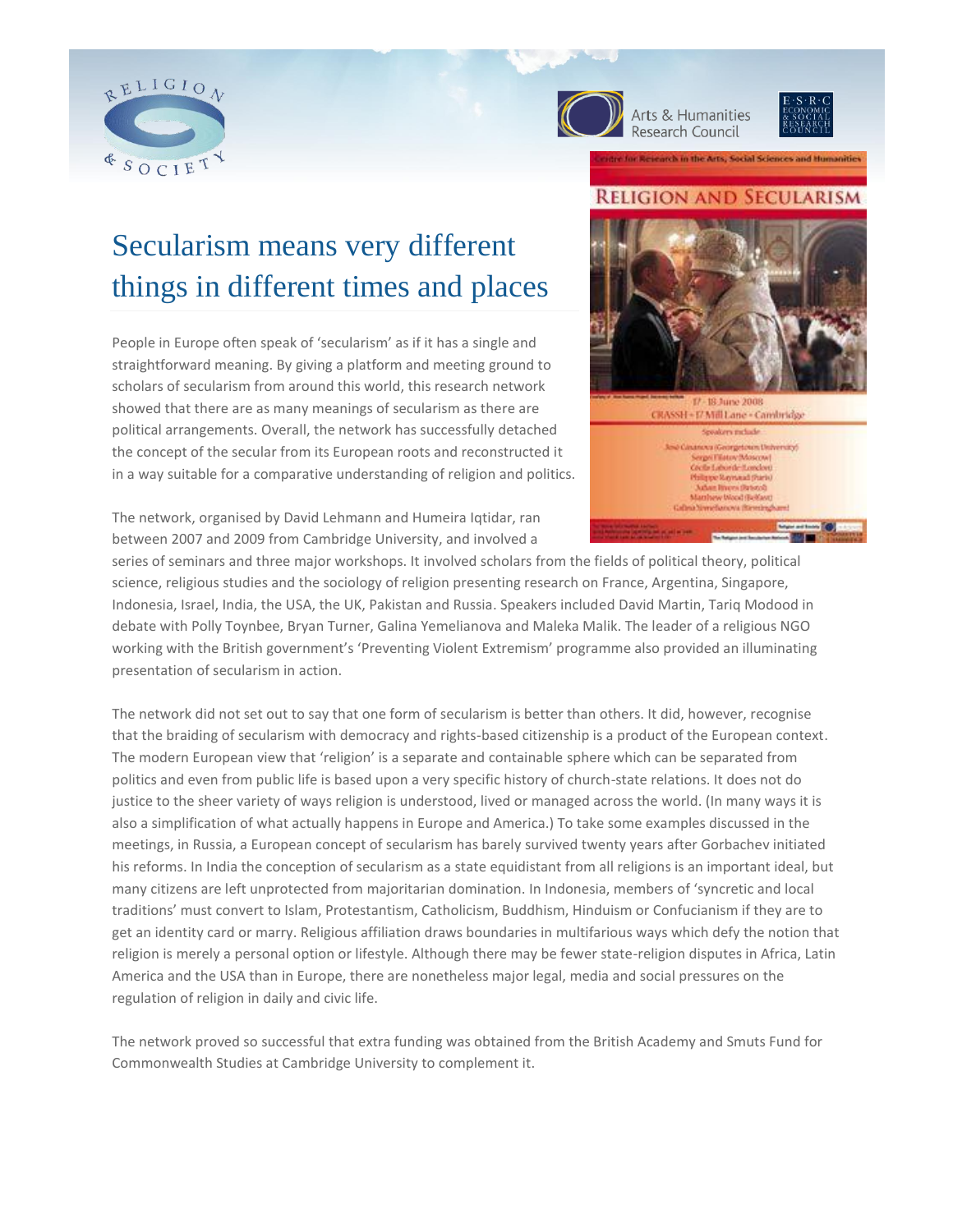





## Find out more...

- Read the co-organiser's chapter arising out of the network: Iqtidar, H. 2010 'Islamism and Colonial Secularism: A Relationship of Creativity?' in *Religion and the Political Imagination* ed. by G. Stedman-Jones and I. Katznelson. Cambridge University Press.
- Keep a look at for the special issue of the journal *Modern Asian Studies* based upon the network's October 2008 workshop focused on Pakistan, which will be published shortly.
- There will also be a special issue of *Citizenship Studies* in 2012 arising from the October 2009 workshop which placed secularism in comparative perspective.

# You might also be interested in...

- Reading the report or listening to podcasts from the one day event on Faith and Policy the Religion and Society Programme co-organised at the British Library July 2010: [http://www.religionandsociety.org.uk/research\\_findings/featured\\_findings/faith\\_and\\_policy](http://www.religionandsociety.org.uk/research_findings/featured_findings/faith_and_policy)
- Reading an interim report on another Religion and Society funded research network looking at young people's belief which also highlights what a constructed category this is: [http://www.religionandsociety.org.uk/uploads/docs/2010\\_09/1283770625\\_Lynch\\_Phase\\_2\\_Network\\_Yo](http://www.religionandsociety.org.uk/uploads/docs/2010_09/1283770625_Lynch_Phase_2_Network_Young_people_and_the_cultural_performance_of_belief_(Oxford_workshop_report)_July_2010.pdf) [ung\\_people\\_and\\_the\\_cultural\\_performance\\_of\\_belief\\_\(Oxford\\_workshop\\_report\)\\_July\\_2010.pdf](http://www.religionandsociety.org.uk/uploads/docs/2010_09/1283770625_Lynch_Phase_2_Network_Young_people_and_the_cultural_performance_of_belief_(Oxford_workshop_report)_July_2010.pdf)
- Looking at Mark Pike's Religion and Society project report on 'Religious Reading in a Secular Society' about Christian ethos schools in England: [http://www.religionandsociety.org.uk/uploads/docs/2010\\_09/1283770625\\_Lynch\\_Phase\\_2\\_Network\\_Yo](http://www.religionandsociety.org.uk/uploads/docs/2010_09/1283770625_Lynch_Phase_2_Network_Young_people_and_the_cultural_performance_of_belief_(Oxford_workshop_report)_July_2010.pdf) [ung\\_people\\_and\\_the\\_cultural\\_performance\\_of\\_belief\\_\(Oxford\\_workshop\\_report\)\\_July\\_2010.pdf](http://www.religionandsociety.org.uk/uploads/docs/2010_09/1283770625_Lynch_Phase_2_Network_Young_people_and_the_cultural_performance_of_belief_(Oxford_workshop_report)_July_2010.pdf)
- Basia Spalek's Religion and Society funded work about police-Muslim engagement for the purposes of counter-terrorism in the UK: [http://www.religionandsociety.org.uk/uploads/docs/2009\\_11/1258555474\\_Spalek\\_Summary\\_Report\\_20](http://www.religionandsociety.org.uk/uploads/docs/2009_11/1258555474_Spalek_Summary_Report_2008.pdf) [08.pdf](http://www.religionandsociety.org.uk/uploads/docs/2009_11/1258555474_Spalek_Summary_Report_2008.pdf)

## Project Details

## Award Title

**Secularism: a reappraisal of institutional arrangements for religious regulation**

Team

**Principal Investigator:** Dr David Lehmann (Cambridge)

**Co-organiser**: Humeira Iqtidar (Cambridge)